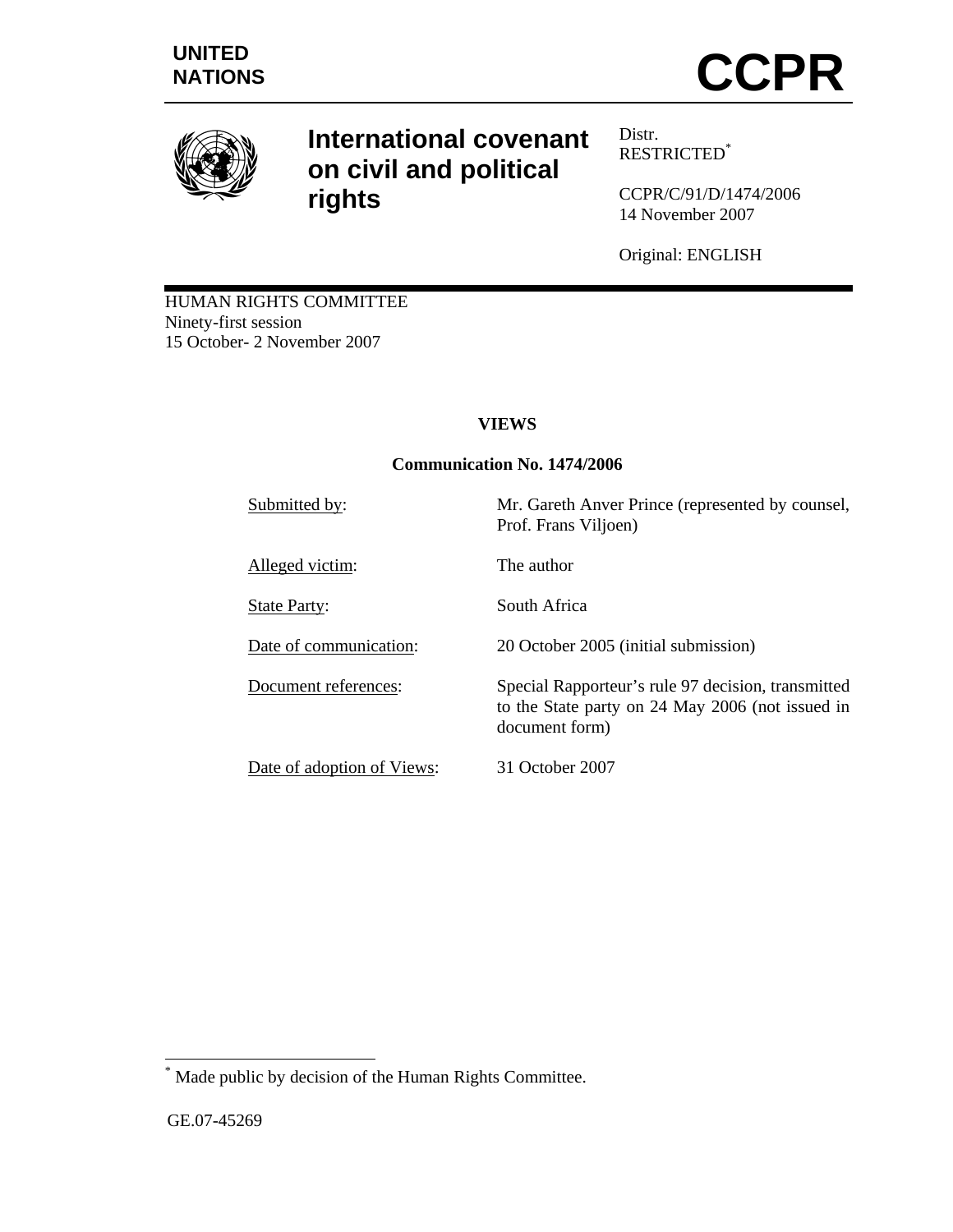*Subject matter:* religious use of cannabis

 *Procedural issues:* Exhaustion of domestic remedies, other international instance of investigation or settlement; admissibility *ratione temporis*; continuing effects

 *Substantive issues:* freedom of religion; manifestation of one's religion; indirect discrimination; right of minorities to practice their own religion

 *Articles of the Covenant:* 18, 26 and 27

 *Articles of the Optional Protocol:* 1 and 5, paragraphs (a) and (b)

 On 31 October 2007, the Human Rights Committee adopted the annexed text as the Committee's Views, under article 5, paragraph 4, of the Optional Protocol in respect of communication No. 1474/2006.

#### [ANNEX]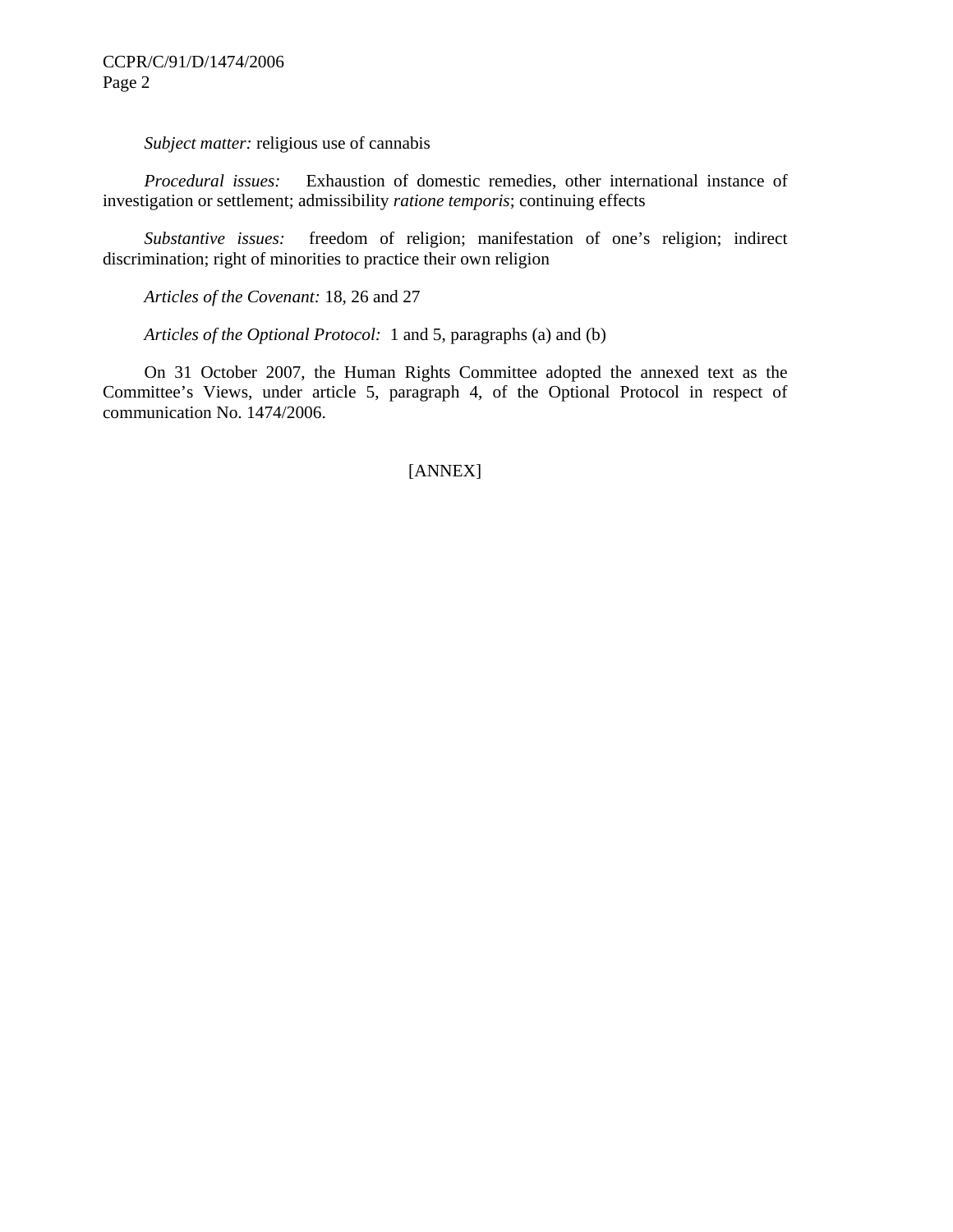#### **ANNEX**

Views of the Human Rights Committee under article 5, paragraph 4, of the Optional Protocol to the International Covenant on Civil and Political rights

Ninety-first session

concerning

#### **Communication No. 1474/2006\***

Submitted by: Mr. Gareth Anver Prince (represented by counsel, Prof. Frans Viljoen) Alleged victim: The author State Party: South Africa Date of communication: 20 October 2005 (initial submission)

 The Human Rights Committee, established under article 28 of the International Covenant on Civil and Political Rights,

Meeting on 31 October 2007,

 Having concluded its consideration of communication No. 1474/2006, submitted to the Human Rights Committee by Gareth Anver Prince under the Optional Protocol to the International Covenant on Civil and Political Rights,

 Having taken into account all written information made available to it by the authors of the communication, and the State party,

Adopts the following:

 $\overline{a}$ 

#### **Views under article 5, paragraph 4, of the Optional Protocol**

1. The author of the communication is Mr. Gareth Anver Prince, a South African national born on 6 December 1969. He claims to be the victim of violations by South Africa of his rights under article 18, paragraph 1; article 26; and article 27 of the International Covenant on Civil and Political Rights. The Covenant and its Optional Protocol entered into force for South Africa

<sup>\*</sup> The following members of the Committee participated in the examination of the present communication: Mr. Abdelfattah Amor, Mr. Prafullachandra Natwarlal Bhagwati, Ms. Christine Chanet, Mr. Maurice Glélé Ahanhanzo, Mr. Yuji Iwasawa, Mr. Edwin Johnson, Mr. Ahmed Tawfik Khalil, Mr. Rajsoomer Lallah, Ms. Iulia Antoanella Motoc, Mr. Michael O'Flaherty, Mr. José Luis Pérez Sánchez-Cerro, Mr. Rafael Rivas Posada, Sir Nigel Rodley, Mr. Ivan Shearer and Ms. Ruth Wedgwood.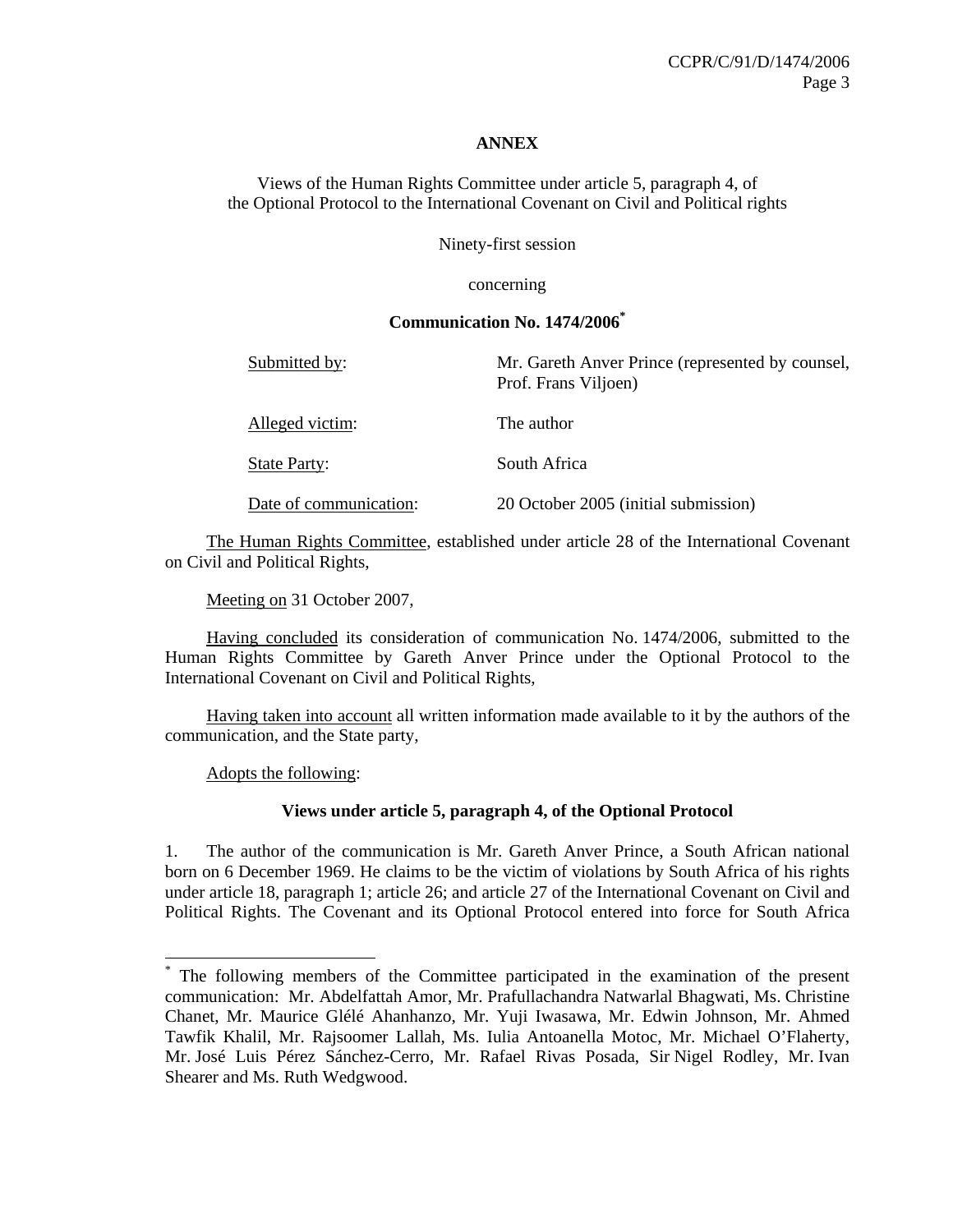respectively on 10 March 1999 and 28 November 2002. The author is represented by counsel, Prof. Frans Viljoen.

## **Facts as presented by the author**

2.1 The author is a follower of the Rastafari religion, which originated in Jamaica and later in Ethiopia, as a black consciousness movement seeking to overthrow colonialism, oppression and domination. There are about 12 000 Rastafarians in South Africa. The use of *cannabis sativa* (cannabis) is central to the Rastafari religion. It is used at religious gatherings and in the privacy of one's home where it does not offend others. At religious ceremonies, it is smoked through a chalice (water-pipe) as part of Holy Communion, and burnt as incense. In private, cannabis is also used as incense, to bathe in, for smoking, drinking and eating. Although not all Rastafarians in South Africa belong to formal organizations, there are four Rastafari houses and a Rastafari National Council.

2.2 The author fulfilled all academic requirements for becoming an attorney. Before being allowed to practice, prospective attorneys in South Africa must, in addition to these academic requirements, perform a period of community service, as required by the Attorneys Act.<sup>1</sup> The author applied to the relevant body (the Law Society of Cape of Good Hope) to register his contract of community service. In its determination of this issue, the Law Society must assess whether the candidate is a "fit and proper person". A criminal record, or a propensity to commit crime, will jeopardize such a finding.

2.3 Under the Drugs and Drugs Trafficking Act and the Medicines and Related Substances Control Act, $2$  it is, among others, an offence to possess or use cannabis. These laws allow for exemptions under specified conditions for patients, medical practitioners, dentists, pharmacists, other professionals, or anyone that has "otherwise come into possession" of a prohibited substance in a lawful manner. $3$ 

2.4 When applying to the Law Society, the author disclosed that he had two previous convictions for possessing cannabis, and expressed his intention, in light of his religious dictates, to continue using cannabis. On this basis, his application for registration for community service was refused. He was thus placed in a position where he must choose between his faith and his legal career.

2.5 The author claimed before the South African courts that the failure of the relevant legislation to make provision for an exemption allowing bona fide Rastafarians to possess and use cannabis for religious purposes constitutes a violation of his constitutional rights under the South African Bill of Rights. $4^{\circ}$  On 23 March 1998, the Cape High Court dismissed the author's application for review of the Law Society's decision<sup>5</sup>. On 25 May 2000, the Supreme Court

 $\overline{\phantom{a}}$ 

 $^{1}$  Act 53 of 1979.

 $2$  Act 108 of 1996.

<sup>&</sup>lt;sup>3</sup> See eg section 4(b) (i), (ii), (iii), (iv) and (v) of the Drugs and Drugs Trafficking Act.

<sup>&</sup>lt;sup>4</sup> See the Sections of the Constitution referred to in paragraph 4.11 below.

<sup>&</sup>lt;sup>5</sup> Prince v. President of the Law Society, Cape of Good Hope and Others 1998 8 BCLR 976 (C), decided on 23 March 1998.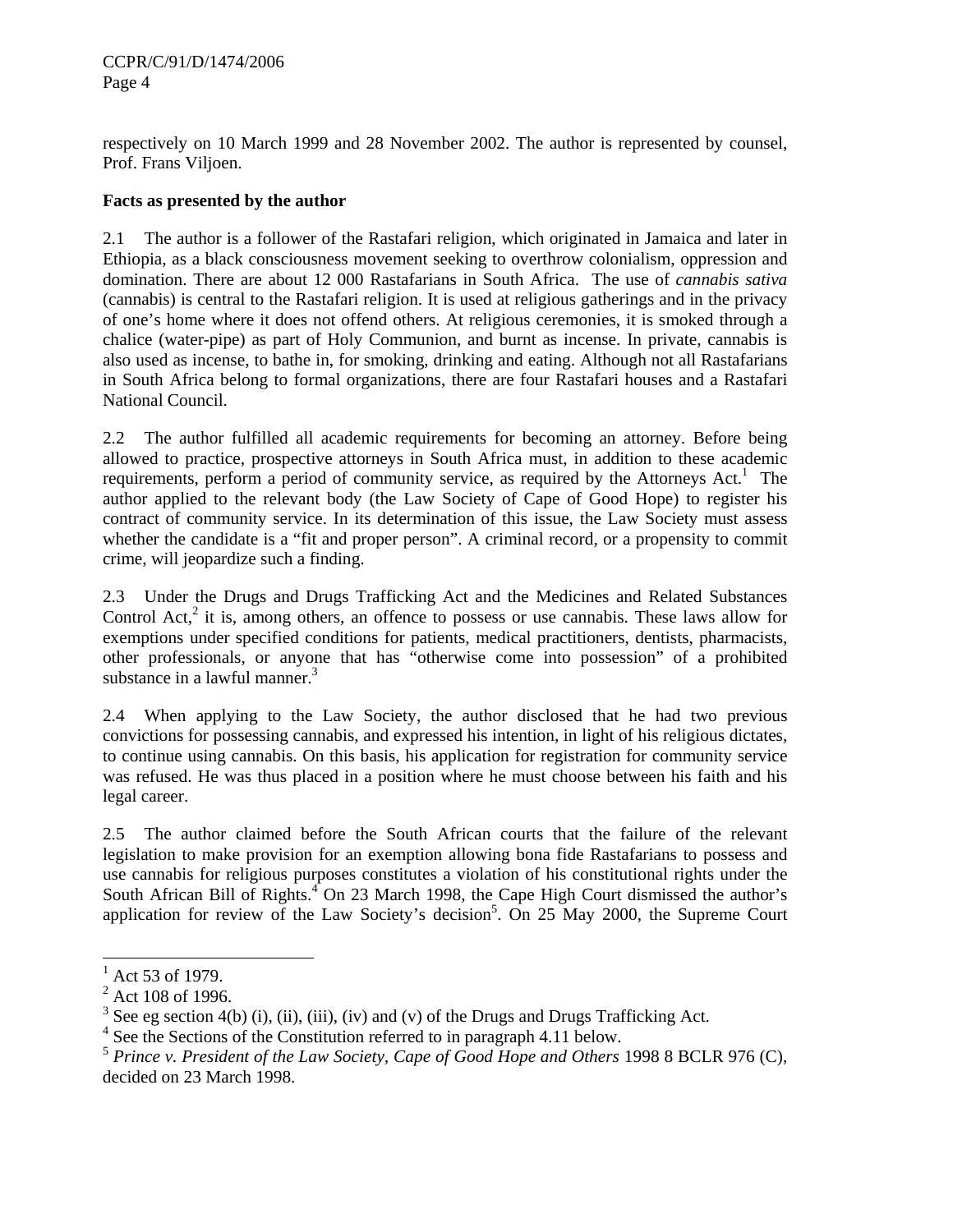dismissed his appeal<sup>6</sup>. The Constitutional Court delivered two judgements, on 12 December 2000 and 25 January 2002<sup>7</sup>. In the latter, it decided, by a majority of 5 to 4, that although the Drugs Act did limit the author's constitutional rights, such limitations were reasonable and justifiable under section  $36<sup>8</sup>$  of the Constitution. The minority found unconstitutional the prohibition on the use and possession of cannabis in religious practices which does not pose an unacceptable risk to society and the individual, and considered that the government should allow an exemption.

2.6 In 2002, the author applied to the African Commission on Human and Peoples' Rights. The issue was whether the failure to exempt bona fide Rastafarians from using and possessing cannabis for religious purposes violated the African Charter. In December 2004, the African Commission found no violation of the complainant's rights as alleged.

#### **The complaint**

 $\overline{a}$ 

3.1 The author claims a violation of article 18, paragraph 1, of the Covenant, and refers to General Comment No. 22, which states that the concept of worship "extends to ritual and ceremonial acts giving direct expression to belief". The author is a bona fide adherent to Rastafarianism. The use of cannabis is accepted to be an integral part of that religion and fundamental to its practice. The author claims that the State party has a positive obligation to take measures to ensure the de facto protection of his right to freedom of religion.

3.2 He argues that his case differs from the case of *Bhinder v Canada*<sup>9</sup>, because the justification of the limitation in the present case is much less concrete, and the failure to exempt Rastafarians is based on pragmatic concerns such as the cost and difficulties to apply and enforce an exemption. The author is fully informed and prepared to accept any risk, if any, to him personally. He submits that the legitimate aim of preventing the harm associated with the use of dangerous dependence producing substances does not necessitate a blanket ban on the use and

- (a) the nature of the right;
- (b) the importance of the purpose of the limitation;
- (c) the nature and extent of the limitation;
- (d) the relation between the limitation and its purpose; and
- (e) less restrictive means to achieve the purpose.
- (2) Except as provided in subsection (1) or in any other provision of the Constitution, no law may limit any right entrenched in the Bill of Rights."
- <sup>9</sup> Communication 208/1986, Views adopted on 9 November 1989.

<sup>6</sup> *Prince v. President, Cape Law Society and Others* 2000 3 SA 845 (SCA), decided on 25 May 2000.

<sup>7</sup> *Prince v President, Cape Law Society and Others* 2001 2 SA 388 (CC), delivered on 12 December 2000 (*Prince I*) and *Prince v President, Cape Law Society and Others* 2002 2 SA 794 (CC), decided on 25 January 2002 (*Prince II*).

 $8$  Section 36 of the Constitution: Limitations of rights

<sup>&</sup>quot;(1) The rights in the Bill of Rights may be limited only in terms of law of general application to the extent that the limitation is reasonable and justifiable in an open and democratic society based on human dignity, equality and freedom, taking into account all relevant factors, including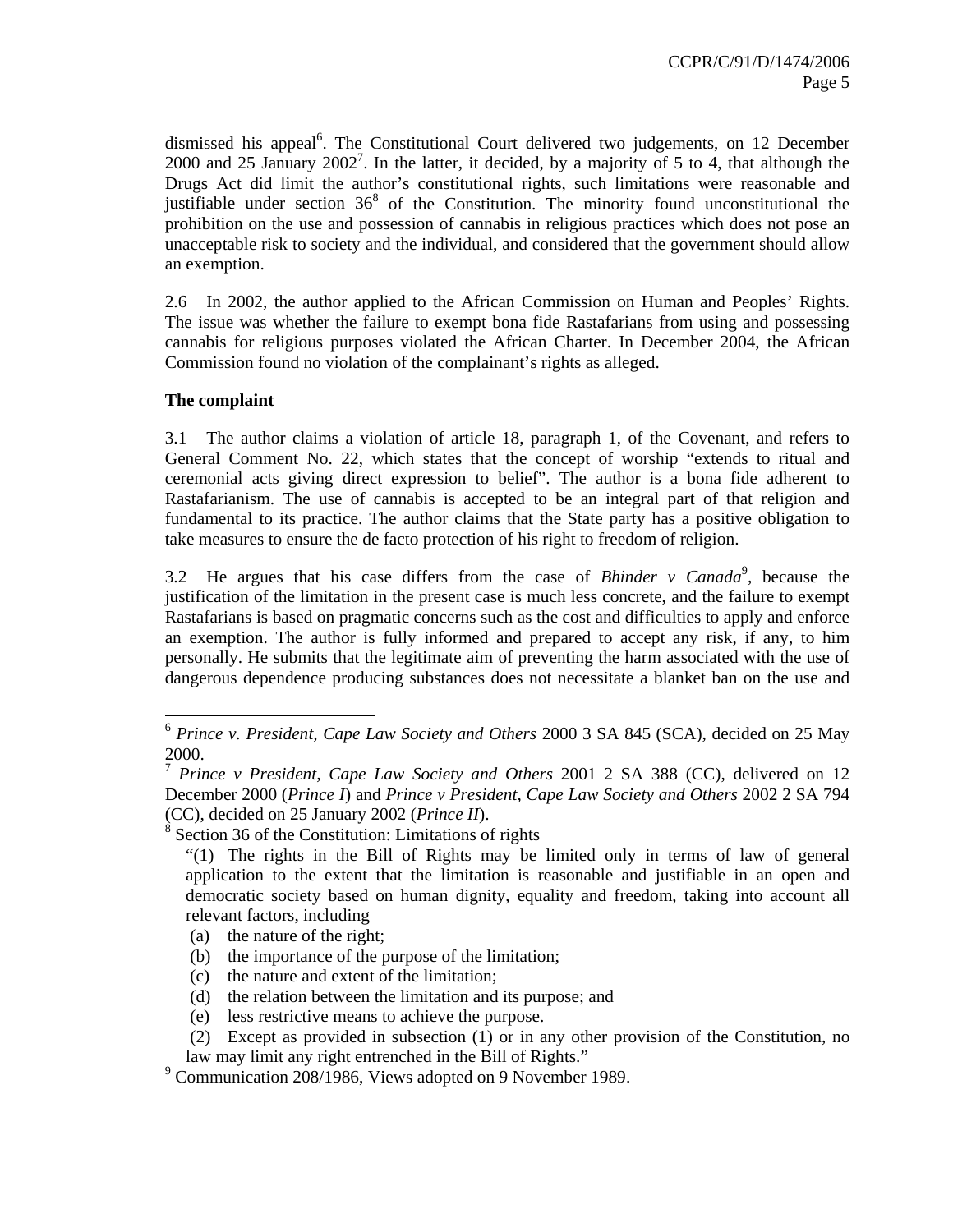possession of cannabis for religious purposes. The limitation is excessive in that it affects all uses of cannabis by Rastafarians, no matter what the form of use, the amount involved, or the circumstances, while the use of cannabis for religious purposes takes many forms. A tailor-made exemption would not open the floodgates of illicit use; and there is no evidence that an exemption would pose substantial health or safety risks to society at large. The denial of his right to freedom of religion is greater than the necessary to achieve any legitimate aim.

3.3 The author claims to be the victim of a violation of article 26, as the failure to differentiate the Rastafari religion from other religions constitutes discrimination. He is coerced into a choice between adherence to his religion and respect for the laws of the land.

3.4 The author claims that the failure to explore and find an effective exemption for Rastafari constitutes a violation of article 27. Rastafarianism is essentially collective in nature, as it is a particular way of life, in community with others. This way of life has deep African roots.

3.5 The author contends that his complaint is admissible. His communication is not being examined under another procedure of international investigation or settlement, as the African Commission has already made a finding on the merits. He has exhausted domestic remedies, as his case was examined by the Supreme Court of Appeal and the Constitutional Court.

3.6 The author argues that his claim is admissible *ratione temporis*. Although the judgments of the national courts were issued before the entry into force of the Optional Protocol for the State party in 2002, the alleged violations constitute "continuous violations" with "continuing effects", which persist into the period after the entry into force and into the present. The Attorneys Act 53 of 1979 and the Drugs and Drug Trafficking Act 140 of 1992 remaining in force, the legislative framework still presents an obstacle to the author's free expression of his right to religion. He refers to the case of *Lovelace v. Canada<sup>10</sup>* and argues that his communication concerns the continuing effect of the Attorney's Act and the Drugs Traffic Act, as a result of which he cannot register for community service with the Law Society.

## **The State party's submission on admissibility and merits**

4.1 On 24 July 2006, the State party commented on the admissibility of the communication. It argues that domestic remedies have not been exhausted, as the author did not, in his applications to the domestic courts, seek to have the prohibition of cannabis declared unconstitutional and invalid, and to have such prohibitions removed from the respective act for the benefit of the whole population, as is the usual way in challenging legislative provisions which are believed to be inconsistent with the Constitution. He only challenged the constitutionality of the laws prohibiting the use of cannabis in as far as they did not make an exception in the favour of a minority of 10,000 people, permitting the use of cannabis for religious purposes. The State party submits that the reason why the prohibition of possession and use of cannabis remains in force is the result of the author's misguided approach in the domestic courts.

4.2 The State party contends that the communication is inadmissible *ratione temporis*. The Optional Protocol entered into force for the State party on 28 November 2002. The facts and applications in domestic courts were completed before the entry into force of the Optional

 $\overline{\phantom{a}}$ <sup>10</sup> Communication No. 24/1977, Views adopted on 30 July 1981, paragraph 13.1.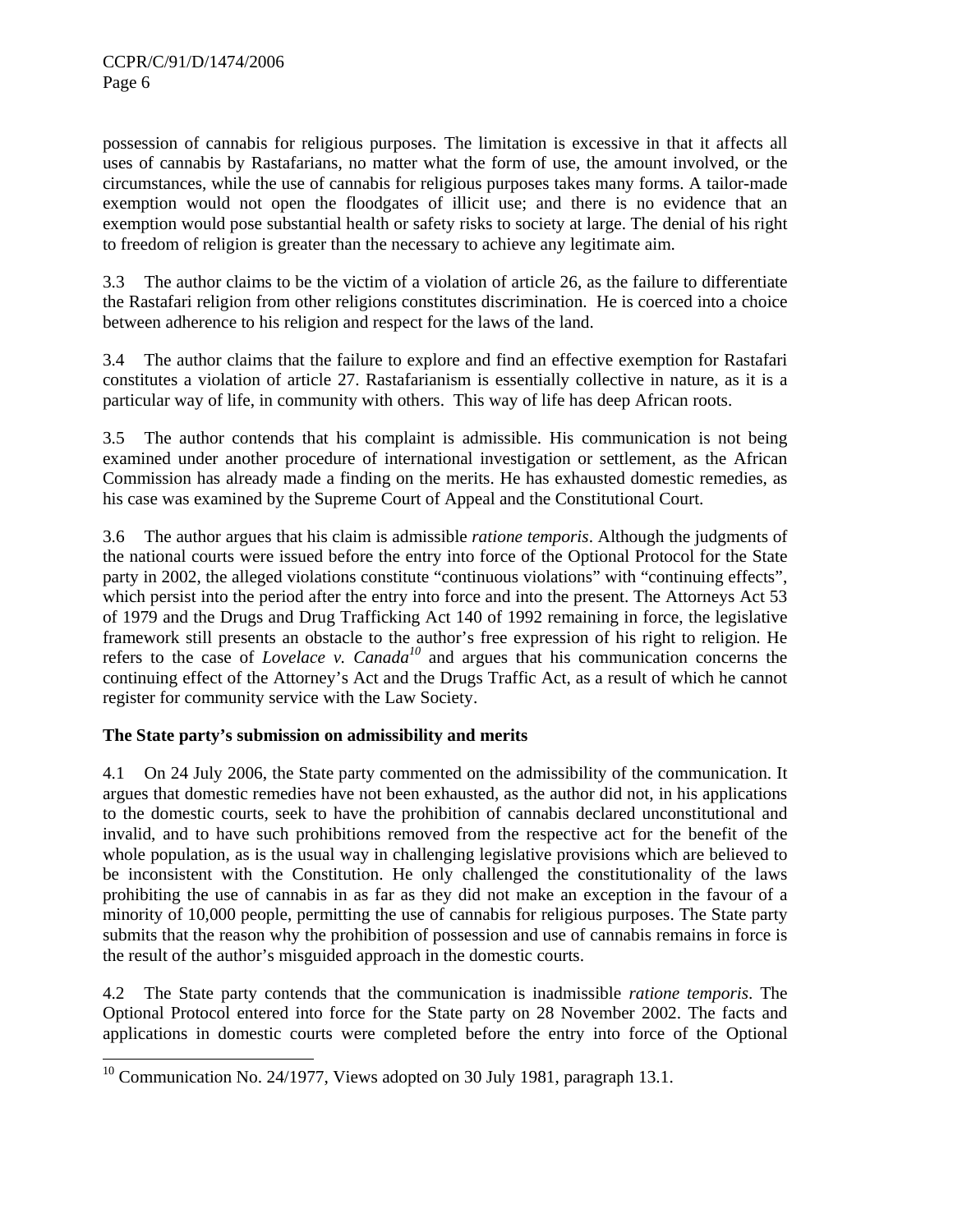Protocol, with the Constitutional Court delivering its final judgment on 25 January 2002. On the author's argument that the violation has continuous effects because the laws still prohibit the possession and use of cannabis, the State party considers that it to be invalid, because the author did not seek to have the prohibition laws declared unconstitutional and invalid. He cannot therefore claim that the fact that these laws still apply amounts to a continuous violation. The State party refers to the Committee's jurisprudence<sup>11</sup> according to which continuous effects can be seen as an affirmation of previous alleged violations. It submits that it has not affirmed the concerned provisions of the relevant laws, as they remain unchanged.

4.3 The State party recalls that the same facts were already examined by the African Commission, which found no violation of the African Charter on Human and People's Rights. The State party suggests that the Committee should broaden its literal interpretation of the concept of "being examined" to address policy issues such as the phenomenon of "appeal" from one body to another, as the risk of "human rights forum shopping"<sup>12</sup> is considerable. It considers that the Committee, in dealing with the present case, has the opportunity to give clear guidance, in an innovative and creative manner, on how it intends to contribute to the maintenance of a credible and respected unified international human rights system.

4.4 On 24 November 2006, the State party commented on the merits. It argues that while its legislation indeed results in a limitation of the right to freedom of religion of Rastafarians, such limitation is reasonable and justifiable in terms of the limitation clause contained in article 18, paragraph 3. Furthermore, it is proportionate to and necessary for the achievement of the legitimate aims provided for in that article, namely the protection of public safety, order, health, morals or the fundamental rights and freedoms of others. The Cape High Court, the Supreme Court and the Constitutional Court all found that while the legislation the author complained about limited his constitutional rights, such limitation was reasonable and justifiable under Section 36 of the State party's Constitution.

4.5 For the State party, the essential question before the Committee is not whether a limitation on the rights of Rastafarians has taken place, but whether such limitation will be encompassed by the limitation clause contained in article 18, paragraph 3. It emphasises that at the national level, the author did not challenge the constitutionality of the prohibition on the possession and use of cannabis*,* accepting that it serves a legitimate purpose, but alleged that this prohibition is overbroad and that exemption should be made for the religious use by Rastafarians. In the case before the Cape High Court, it was requested that the possession and use of cannabis for religious purposes by Rastafarians be legalised. On appeal, it was requested that an exemption also be granted for transporting and cultivating cannabis, while the requested exemption became far wider before the Constitutional Court, where importation and transportation to centres of use and distribution to Rastafarians were requested. It follows that the practical relief sought by the author is an exemption to legalise a whole chain of cultivation, import, transport, supply and sale

<sup>11</sup> Communication No. 520/1992*, Könye and Könye v. Hungary,* Decision on Admissibility of 7 April 1994, paragraph 6.4; Communication No 422/1990, *Aduayoum et al v. Togo*, Views adopted on 12 July 1996, paragraph 6.2.

 $12$  The State party refers to an article by J.S. Davidson, "The Procedure and Practice of the Human Rights Committee under the First OP to the ICCPR" (1991), 4 Canterbury Law Review p. 337 at 342, which is annexed to its submissions.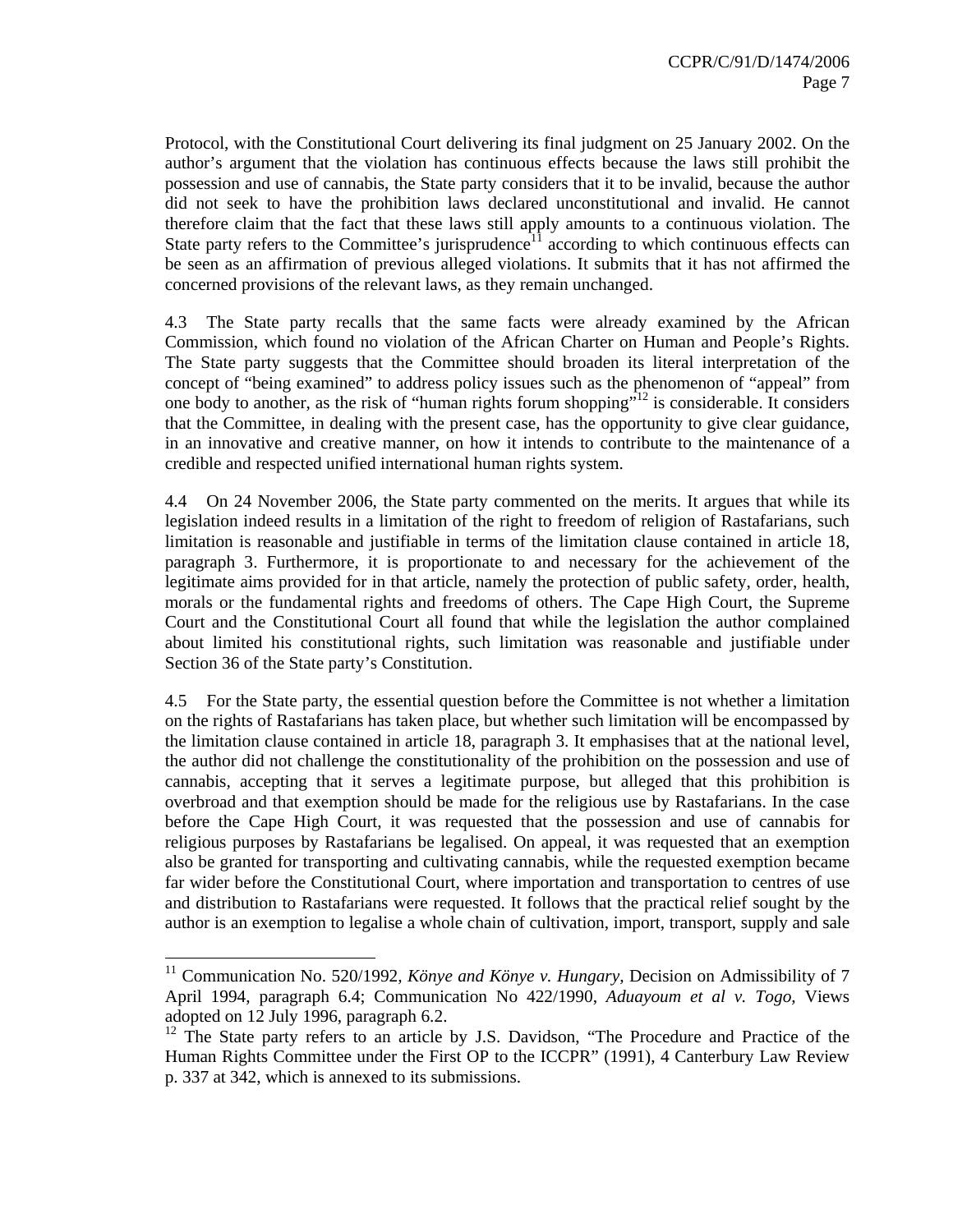of cannabis to Rastafarians. In practice, the only workable solution would be the creation and implementation of a "legal" chain of supply of cannabis, as an exception and parallel to the illegal trade in cannabis. The majority in the 2002 Constitutional Court judgment found, after thoroughly considering the limitations clause in Section 36 of the Constitution and applicable foreign law, that the relief sought could not be implemented in practice<sup>13</sup>.

4.6 In finding that the "blanket" ban on the use of cannabis was proportional to the legitimate aim of protecting the public against the harm caused by the use of drugs, the Constitutional Court evaluated the importance of the limitation, the relationship between the limitation and its purpose, and the impact that an exemption for religious reasons would have on the overall purpose of the limitation, against the author's right to freedom of religion. It took into account the nature and importance of that right in a democratic society based on human dignity, equality and freedom, the importance of the use of cannabis in the Rastafari religion and the impact of the limitation on the right to practice the religion.

4.7 On counsel's reference to the *Bhinder* case and his contention that allowing a permitted exemption for the benefit of Rastafarians would present little danger to public safety or health, the State party reiterates that implementing such a permit system would present practical difficulties, and that it is impossible to prevent a dangerous substance from escaping from the system and threatening the public at large. Medical evidence on the harmful effects of cannabis was considered and accepted by the Constitutional Court as such<sup>14</sup>.

4.8 The State party invokes the Committee's inadmissibility decision in *M.A.B., W.A.T. and J.- A.Y.T. v Canada*<sup>15</sup>, where it considered that the use of cannabis for religious purposes cannot be brought within the scope of article 18. The State party concludes that there was no violation of article 18.

4.9 With respect to the author's claim under article 26, the State party recalls that distinctions are justified, provided they are based on reasonable and objective criteria, which in turn depends on the specific circumstances and general situation in the country concerned. It refers to Views

 $13$  "There is no objective way in which a law enforcement official could distinguish between the use of *cannabis* for religious purpose and the use of *cannabis* for recreation purposes. It would be even more difficult, if nor impossible, to distinguish objectively between the possession of *cannabis* for one or the other of the above purposes" (paragraph 130).

<sup>&</sup>quot;There would be practical difficulties in enforcing a permit system ….They include the financial and administrative problems associated with setting up and implementing such a system, and the difficulties in policing that would follow if permits were issued sanctioning the possession and use of *cannabis* for religious purposes" (paragraph 134).

<sup>&</sup>quot;The use made of *cannabis* by Rastafari cannot in the circumstances be sanctioned without impairing the State's ability to enforce its legislation in the interests of the public at large and to honour its international obligation to do so. The failure to make provision for an exemption in respect of the possession and use of cannabis by Rastafari is thus reasonable and justifiable under our Constitution" (paragraph 139).

 $14$  See paragraph 13 of the 2002 judgement.

<sup>&</sup>lt;sup>15</sup> Communication No. 570 / 1993, Admissibility decision of 8 April 1994.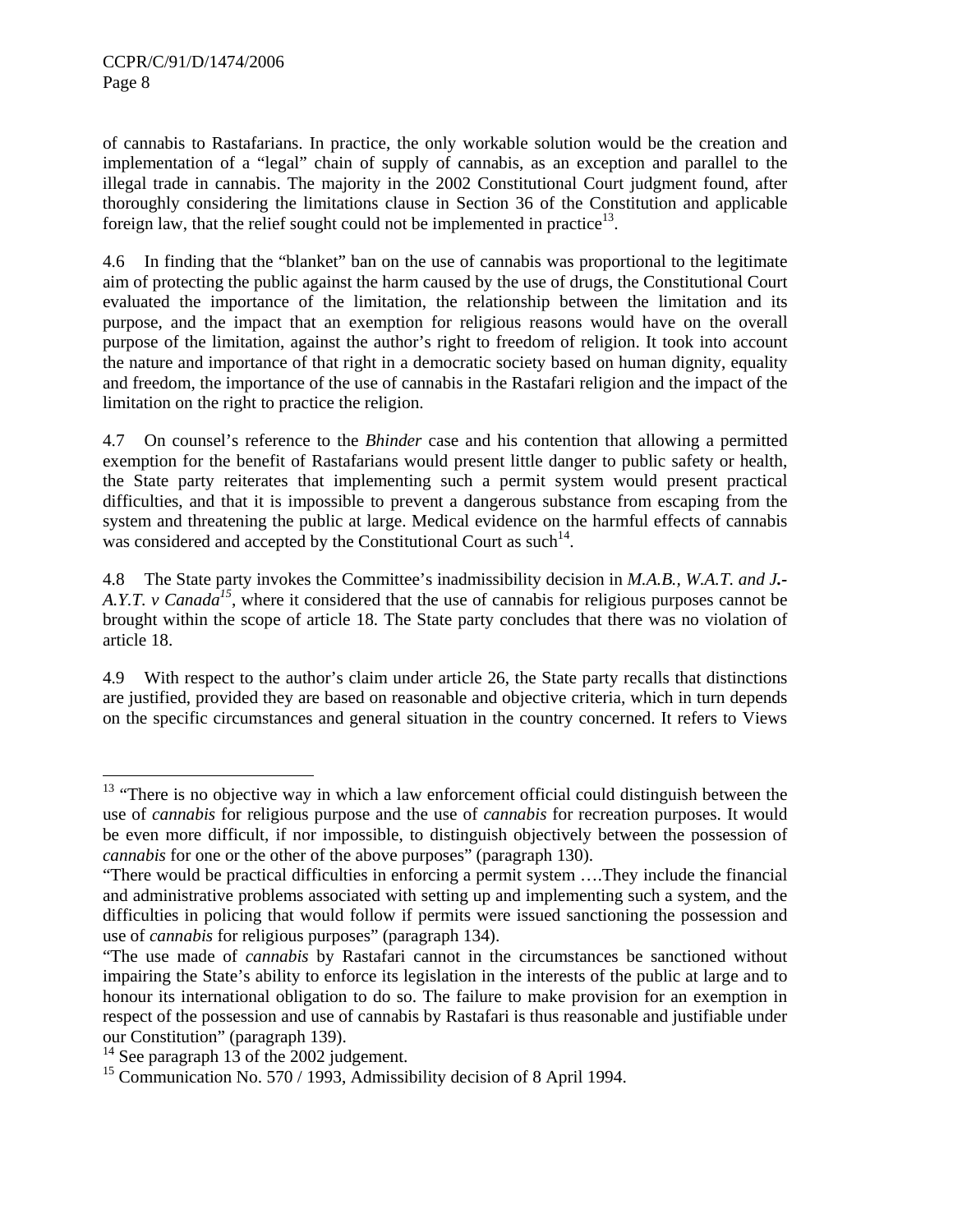in *Broeks<sup>16</sup>*, where the Committee held that "the right to equality before the law and to equal protection of the law without any discrimination does not make all differences of treatment discriminatory. A differentiation based on reasonable and objective criteria does not amount to prohibited discrimination within the meaning of article 26".

4.10 The State party's legislation and the limitation relating to cannabis apply equally to all, Rastafarians and others. The limitation therefore does not violate the right to equal treatment and equality before the law. The author claims the right to see positive measures adopted, at great financial and administrative cost, in favour of Rastafarians to ensure equality for this group with any other religious groups. However, such special treatment in favour of Rastafarians may be interpreted as a form of discrimination against other groups in society who also feel that they have special needs and legitimate claims to be exempted from certain provisions of domestic legislation. The obligations contained in article 26 relate to equality, non-discrimination and equal protection before the law, norms also enshrined in and protected in terms of the State party's Constitution. Equal protection in this context does not include an obligation to make exemptions for certain classes of people.

4.11 On the author's claim under article 27, the State party points out that its Constitution contains the same right framed in almost identical language<sup>17</sup>. It is common cause that the Rastafarians form a religious minority group in South African society. When it decided the issue, the Constitutional Court took into account the protection afforded to minority religious groups, like the Rastafarians, in terms of Section 15, paragraph  $1^{18}$ , and Section 31<sup>19</sup> of the Constitution, and the constitutional protection required by a small, vulnerable and marginalised group like the Rastafarians<sup>20</sup>. The Court concluded that the relief sought by the author was impractical and found that the legislation in question set reasonable and justifiable limitations to the right to freedom of religion, including within its association context provided for in Section 31 of the Constitution.

<sup>&</sup>lt;sup>16</sup> Communication 172 / 1984, Views adopted on 9 April 1987, paragraph 13.

<sup>&</sup>lt;sup>17</sup> Section 31 of the South African Constitution: "(1) Persons belonging to a cultural, religious or linguistic community may not be denied the right, with other members of that community-

<sup>(</sup>a) to enjoy their culture, practice their religion and use their language; and

<sup>(</sup>b) to form, join and maintain cultural, religious and linguistic associations and other organs of civil society.

<sup>(2)</sup> The rights in subsection (1) may not be exercised in a manner inconsistent with any provision of the Bill of Rights."

<sup>&</sup>lt;sup>18</sup> Section 15, paragraph 1: "Everyone has the right to freedom of conscience, religion, thought, belief and opinion."

 $19$  Section 31: "Cultural, religious and linguistic communities

<sup>1.</sup> Persons belonging to a cultural, religious or linguistic community may not be denied the right, with other members of that community

a. to enjoy their culture, practise their religion and use their language; and

b. to form, join and maintain cultural, religious and linguistic associations and other organs of civil society.

<sup>2.</sup> The rights in subsection (1) may not be exercised in a manner inconsistent with any provision of the Bill of Rights."

 $20$  see para. 122 of the 2002 Constitutional Court decision.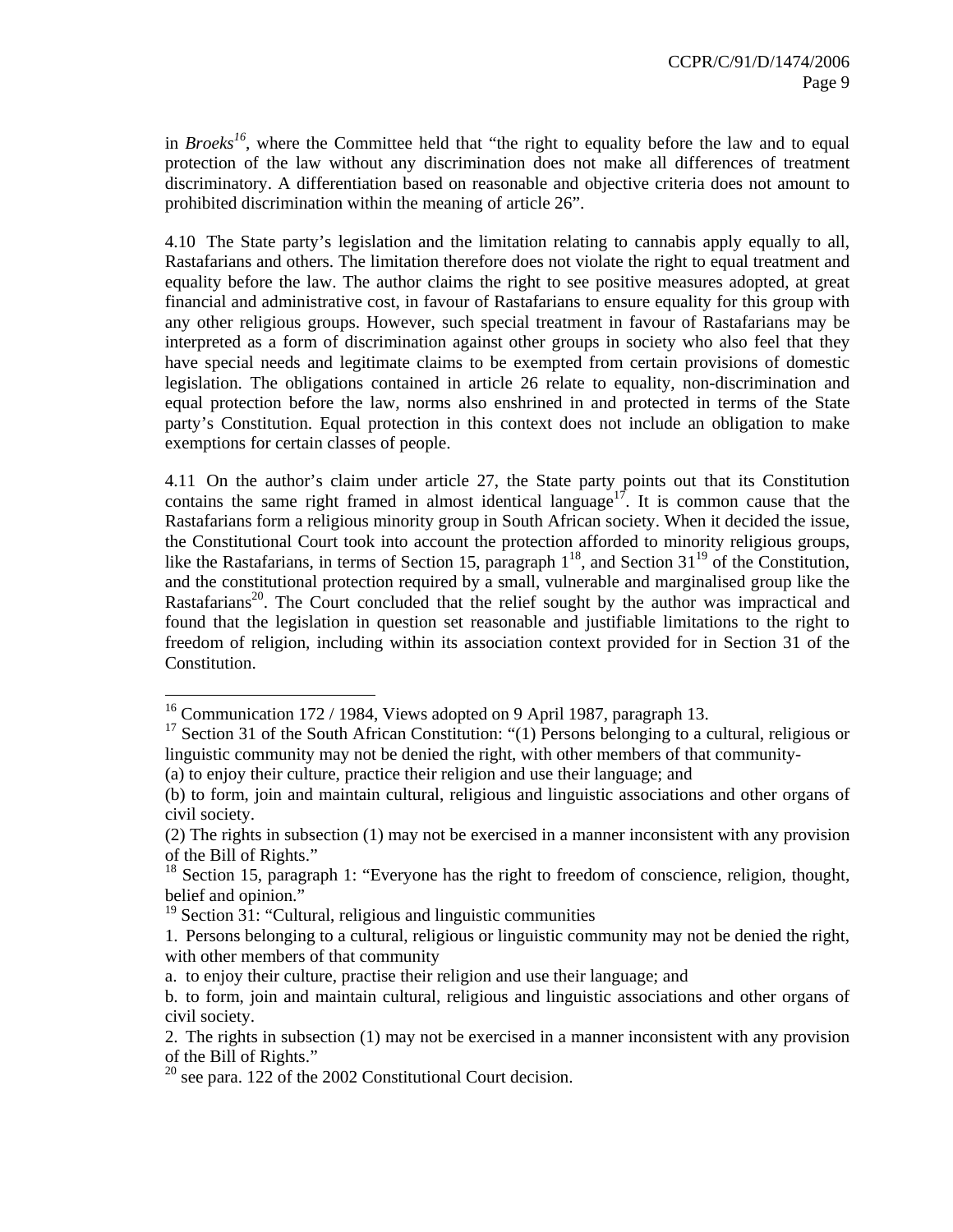$\overline{a}$ 

4.12 The State party emphasizes that the author did not act on behalf of Rastafarians as a group before domestic courts or the Committee. In addition, he failed to advance facts before the Committee on which to base his view that Rastafarians as a minority group are being singled out for discrimination. If a right to use cannabis during religious ceremonies does not accrue to a member of a minority group because of reasonable and justifiable limitations, such a right cannot be construed in a collective form, as the same limitations will apply.

## **Authors' comments to the State party's observations**

5.1 On 31 January 2007, the author commented on the State party's submissions, reaffirming that his communication is admissible. On the State party's argument of inadmissibility *ratione temporis*, he argues that if the violation or its effects continue after the entry into force of the Optional Protocol, then, notwithstanding that it entered into force after the violation itself occurred, a continuing violation should be found and the communication declared admissible.<sup>21</sup> The Constitutional Court expressed its opinion that the legislation in question in the case is constitutional. This legislation remains in force. It can hardly be expected of the author to 'affirm' the *same* arguments before the *same* courts related to the *same* legislation – in fact, such an attempt would be met with judicial *res judicata* reply, or that it is moot. In any event, the author remains unable to be registered for his contract of community service, required for practice as an attorney, and thus cannot engage in his chosen profession as a result of his religious convictions.

5.2 On the issue of exhaustion of domestic remedies, the author acknowledges that his case before the South African courts was not to contest the constitutionality of the general prohibition against the possession and use of cannabis, but to contest the constitutionality of the relevant legislation only in so far as it does not provide for a circumscribed exemption allowing a particular group, on established religious grounds, to possess and use cannabis. Under South African law, the complainant is entitled to contest the constitutionality of legislation for being excessive and is not required to contest the constitutional validity of a 'general provision' *in toto*, as the State party argues. In fact, the Constitutional Court itself characterised the author's constitutional complaint as one contesting that the 'impugned provisions are overbroad', $^{22}$  and dealt with it on these terms.

5.3 On the merits, the author accepts that the right to freedom of religion may reasonably and justifiably be limited. He does not argue that article 18, paragraph 3, of the Covenant is not applicable to this case. While the State party emphasizes the 'thorough consideration' of the relevant factors by the Constitutional Court, the author points out that the Court's finding was

<sup>21</sup> See Communication 422/1990, *Aduayom et al v Togo;* and Communication 42/1997, *Lovelace v Canada,* para 13.1: 'The Committee considers that the essence of the present communication concerns the continuing effect of the Indian Act, in denying Sandra Lovelace legal status as an Indian … This fact persists after the entry into force of the Covenant, and its effects have to examined, without regard to their original cause.'

<sup>22</sup> *Prince v President, Cape Law Society and Others 2002 2 SA 794 (CC), decided on 25 January 2002,* Constitutional Court judgment, para. 31.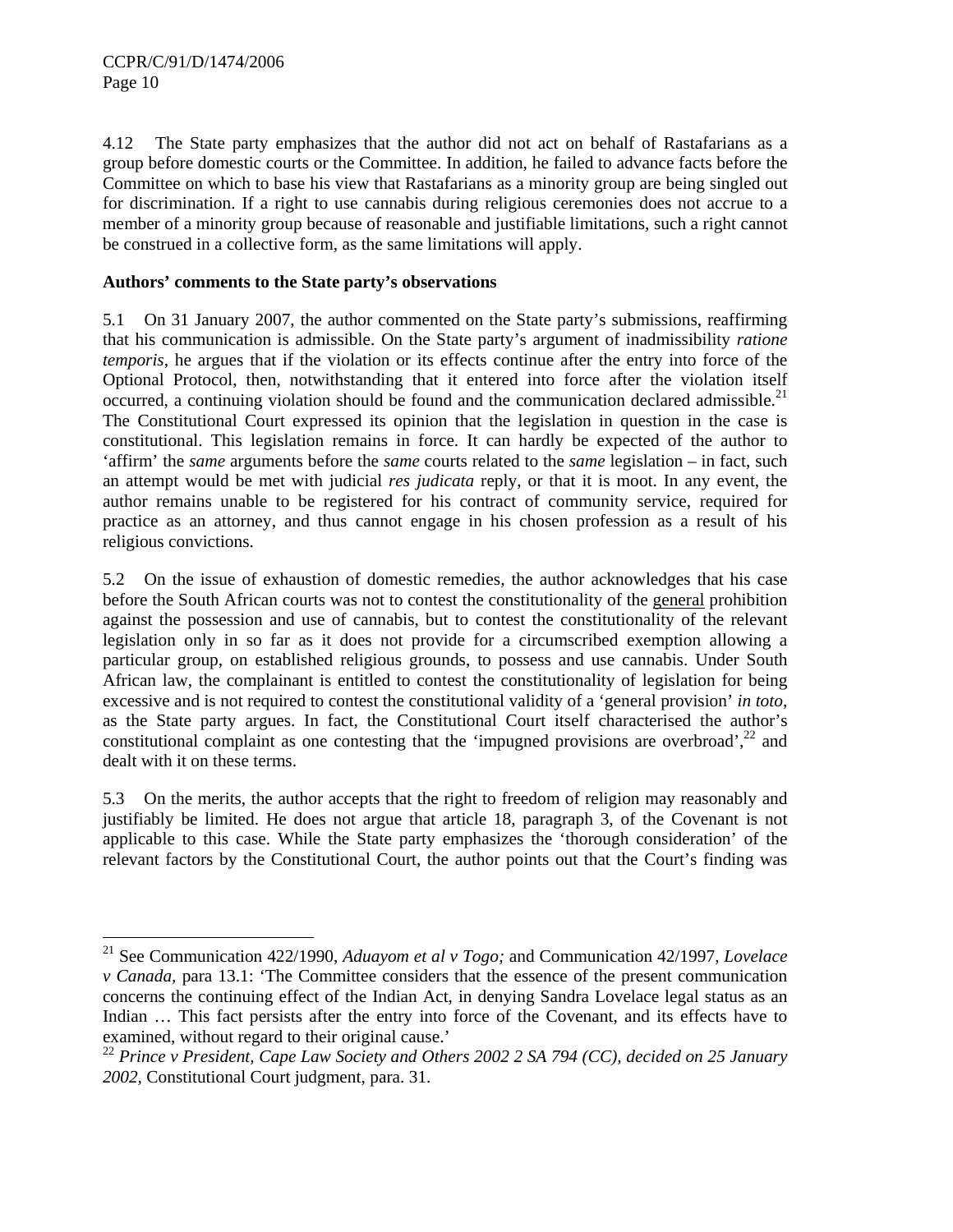narrow, with the Court split  $5-4<sup>23</sup>$  He contends that the government did not properly consider all the possible forms that an appropriate statutory amendment and administrative infrastructure allowing for a circumscribed exemption could take. Ngcobo J, for the Court minority, noted that the State's representatives did not suggest 'that it would be impossible to address these problems by appropriate legislation and administrative infrastructure'. There is no need to raise the spectre of a 'whole chain of cultivation, import, transport, supply and sale' of cannabis, as all that the complainant requests is that his religious use of cannabis be accommodated within the legislative and administrative scheme of existing legislation. The government did not engage in a consultative process to establish how the author's rights may be accommodated within a workable scheme that does not pose the risks outlined in evidence.

5.4 The author refers to the Committee's General Comment No. 22 on article 18, according to which limitations imposed on the right to practise or manifest one's religion must be established by law and must not be applied in a manner that would vitiate the rights guaranteed in article 18. He argues that the laws in question<sup>24</sup> are applied in a way that negates the author's right to practice and manifest his religion in as much as the freedom to use cannabis for religious purposes is denied to him.

5.5 The author submits that if exceptions to the prohibition of the use of cannabis could be made for medical and professional purposes and effectively enforced by the State party, exceptions to the prohibition of the use of cannabis could also be made and effectively enforced on religious grounds with no additional burden on the State party. Its failure and unwillingness to exempt the religious use of cannabis from the prohibition of the law negates the author's freedom to manifest his religion guaranteed by article 18, and cannot be not justified under article 18, paragraph 3.

5.6 With respect to article 26, the author reiterates that the current legal position constitutes a *de facto* violation of his right to equality, and the government has a duty to correct that situation. He argues that the law outlawing the possession and use of cannabis applies to 'everyone', and does not single out Rastafarians by name, but in its effect it discriminates against them, because it affects *them* and their religion, not everyone else and their religion<sup>25</sup>.

5.7 The author argues that it is for the Committee to decide if his rights were reasonably accommodated. If not, a workable exemption clause has to be found – not by the Committee, but by the State party's Executive. In determining the most workable solution, Parliament will have regard to factors such as financial and administrative cost. These considerations may affect the course it chooses, but cannot justify a violation of the Covenant.

 $^{23}$  The majority judgment is by Chaskalson CJ; with Ackermann J, Kriegler J, Goldstone J and Yacoob J concurring. The minority is that of Ncobo J; with Mokgoro J, Sachs J and Madlanga AJ concurring. Only 9 of the 11 Constitutional Court judges participated in this case.

 $24$  The Drugs and Drug Trafficking Act 140 of 1992 and the Medicines and Related Substances Act 101 of 1965.

<sup>&</sup>lt;sup>25</sup> The author refers to Communication No. 666/1995, *Foin v France*, Views adopted on 3 November 1999, paras 8.3 – 8.8.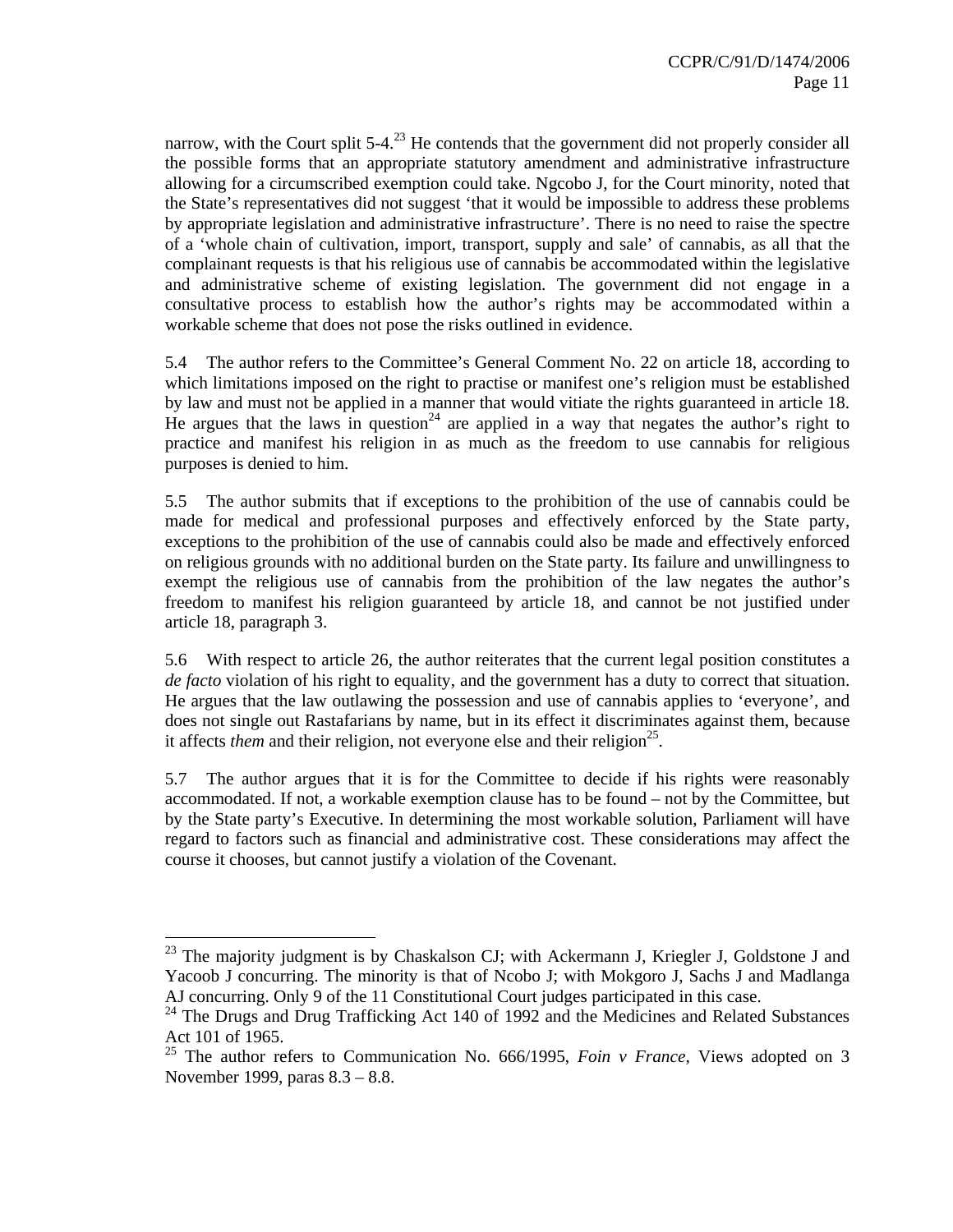5.8 The author contends that as a member of a religious minority, he can invoke article 27, which requires that someone invoking this provision must be a 'person belonging' to such a minority. Although the author may not have acted explicitly 'on behalf of' all Rastafarians, both the majority and minority judgments of the Constitutional Court indicate that the author is a member of the Rastafarian community, and that the exercise of his religion has strong communal elements.

5.9 Finally, the author submits that the onus is on the State party to prove that the interest of the State outweighs his own. Its mere assertions that a permit system in the author's favour would be burdensome to enforce is no proof, all the more so since there are already exceptions to the general prohibition of use of cannabis under the State party's laws. The restriction on the practice of the Rastafari religion occasioned by the State party's legislation is not reasonable, justifiable or proportionate to the aim of protecting the public in the State party.

#### **Issues and proceedings before the Committee**

#### **Consideration of admissibility**

6.1 Before considering any claim contained in a communication, the Human Rights Committee must, in accordance with rule 93 of its rules of procedure, decide whether or not it is admissible under the Optional Protocol to the Covenant. The Committee has ascertained, as required under article 5, paragraph 2 (a), of the Optional Protocol, that the matter is not being examined under another procedure of international investigation or settlement.

6.2 The Committee notes the State party's contention that a similar claim filed by the author in the African Commission on Human and Peoples' Rights was dismissed on the merits in December 2004. However, article 5, paragraph 2 (a), of the Optional Protocol does not constitute an obstacle to the admissibility of the present communication, since the matter is no longer pending before another procedure of international investigation or settlement, and South Africa has not entered a reservation to article 5, paragraph 2, (a), of the Optional Protocol. The clear wording of the provisions of article 5, paragraph 2 (a) militates against the State party's interpretation in paragraph 4.3 above.

6.3 As to the State party's argument that the author has failed to exhaust domestic remedies because he has not brought a general challenge of the law before national courts, the Committee notes that the author brought the claim that Rastafarians should be granted a workable exemption from the general prohibition of the possession and use of cannabis up to the Constitutional Court, the highest court in the State party. As this is precisely the claim argued before the Committee, it concludes that the author has exhausted domestic remedies for the purpose of article 5, paragraph 2 (b), of the Optional Protocol.

6.4 The State party has challenged the admissibility *ratione temporis* of the communication, because the facts and applications in domestic courts were completed before the entry into force of the Optional Protocol on 28 November 2002, and because it has not affirmed the relevant provisions in the legislation in question. The Committee recalls that it is precluded from examining alleged violations of the Covenant which occurred before the entry into force of the Optional Protocol for the State party, unless these violations continue after that date or continue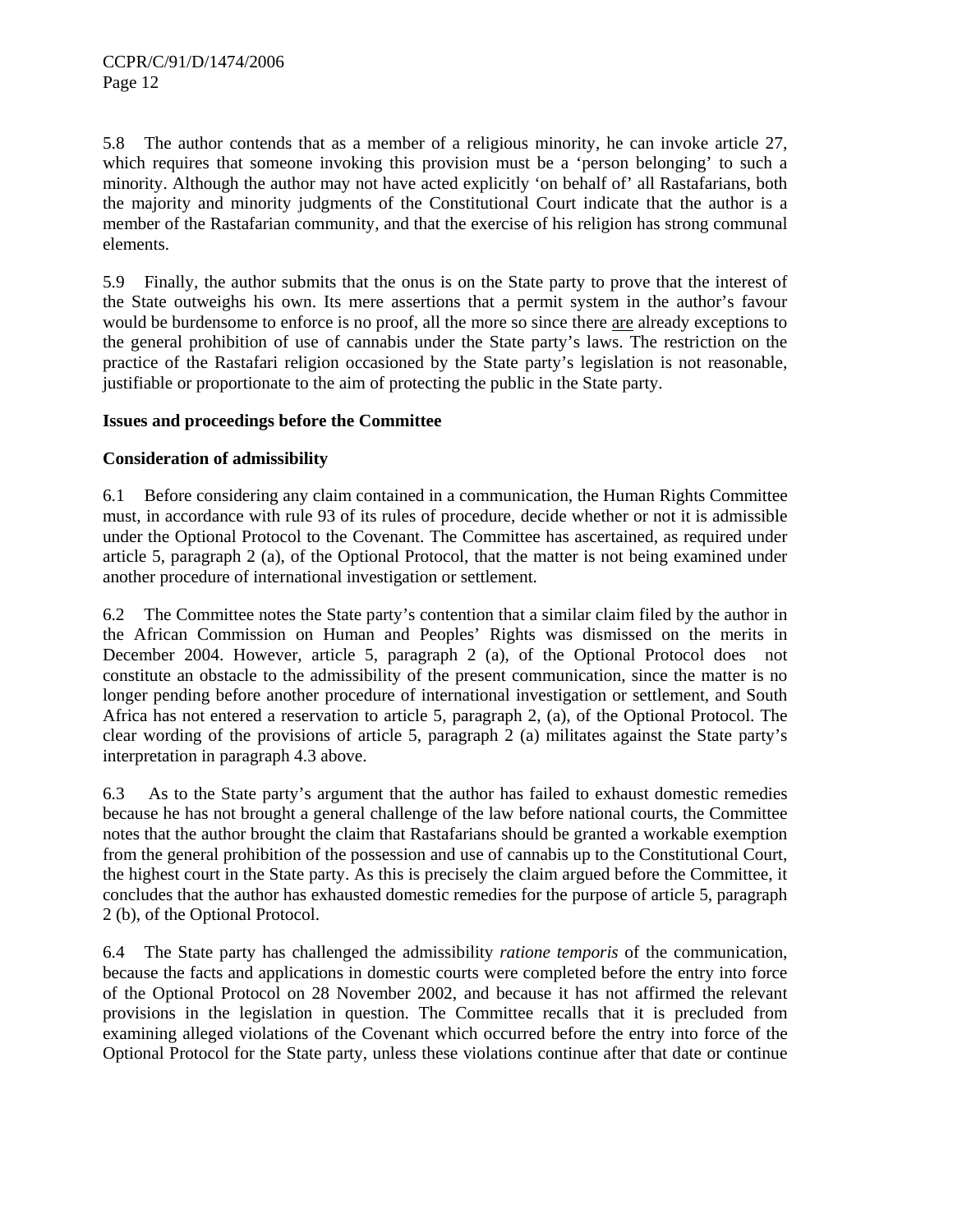to have effects which in themselves constitute a violation of the Covenant<sup>26</sup>. While the author's complaint was finally decided by the domestic courts before the entry into force of the Optional Protocol, the Committee notes that the author's claims relate to the application of the Drugs and Drug Trafficking Act 140 of 1992 and the Attorneys Act 53 of 1979, which remain in force. The Committee considers that the issue of whether the effects of the challenged legislation, which continue after the entry into force of the Optional Protocol, constitute a violation is an issue closely interwoven with the merits of the case. It is therefore more appropriately examined at the same time as the substance of the author's claims under articles 18, 26 and 27.

6.5 Regarding the State party's reference to the Committee's inadmissibility decision in *M.A.B., W.A.T. and J.A.Y.T. v. Canada*<sup>27</sup>, the Committee considers that the factual and legal position in the present case can and should be distinguished from that in the Canadian case which, it understood, concerned the activities of a religious organization whose belief consisted primarily or exclusively in the worship and distribution of a narcotic drug. Rastafarianism as a religion within the meaning of article 18 is not an issue in the present case. The Committee concluded that such a belief could not be brought within the scope of article 18 of the Covenant.

6.6 For the above reasons, the Committee concludes that the communication is admissible.

#### **Consideration of merits**

7.1 The Human Rights Committee has considered the present communication in the light of all the information made available to it by the parties, as provided in article 5, paragraph 1, of the Optional Protocol.

7.2 The author has claimed a violation of his right to freedom of religion, because the impugned law does not make an exemption to allow him to use cannabis for religious purposes. The Committee recalls that the freedom to manifest religion or belief in worship, observance, practice and teaching encompasses a broad range of acts and that the concept of worship extends to ritual and ceremonial acts giving expression to belief, as well as various acts integral to such  $\arccos^{28}$ . The Committee notes that the material before it is to the effect that the use of cannabis is inherent to the manifestation of the Rastafari religion. In this regard, it recalls that the freedom to manifest one's religion or beliefs is not absolute and may be subject to limitations, which are prescribed by law and are necessary to protect public safety, order, health, or morals, or the fundamental rights and freedoms of others.

7.3 The Committee observes that the prohibition of the possession and use of cannabis, which constitutes the limitation on the author's freedom to manifest his religion, is prescribed by the law (the Drugs and Drug Trafficking Act 140 of 1992). It further notes the State party's conclusion that the law in question was designed to protect public safety, order, health, morals or

<sup>26</sup> See Communication No.24/1977, *Lovelace v. Canada*, Views adopted on 30 July 1981, para.7.3; Communication No. 1367/2005, *Anderson v. Australia*, Decision on Admissibility of 31 October 2006, para. 7.3; and Communication no. 1424/2005, *Anton v. Algeria*, Decision on Admissibility of 1 November 2006, para. 8.3.

 $27$  See para. 4.8 above.

<sup>28</sup> See Communication No. 721/1996, *Clement Boodoo v. Trinidad and Tobago*, Views adopted on 2 April 2002, para. 6.6.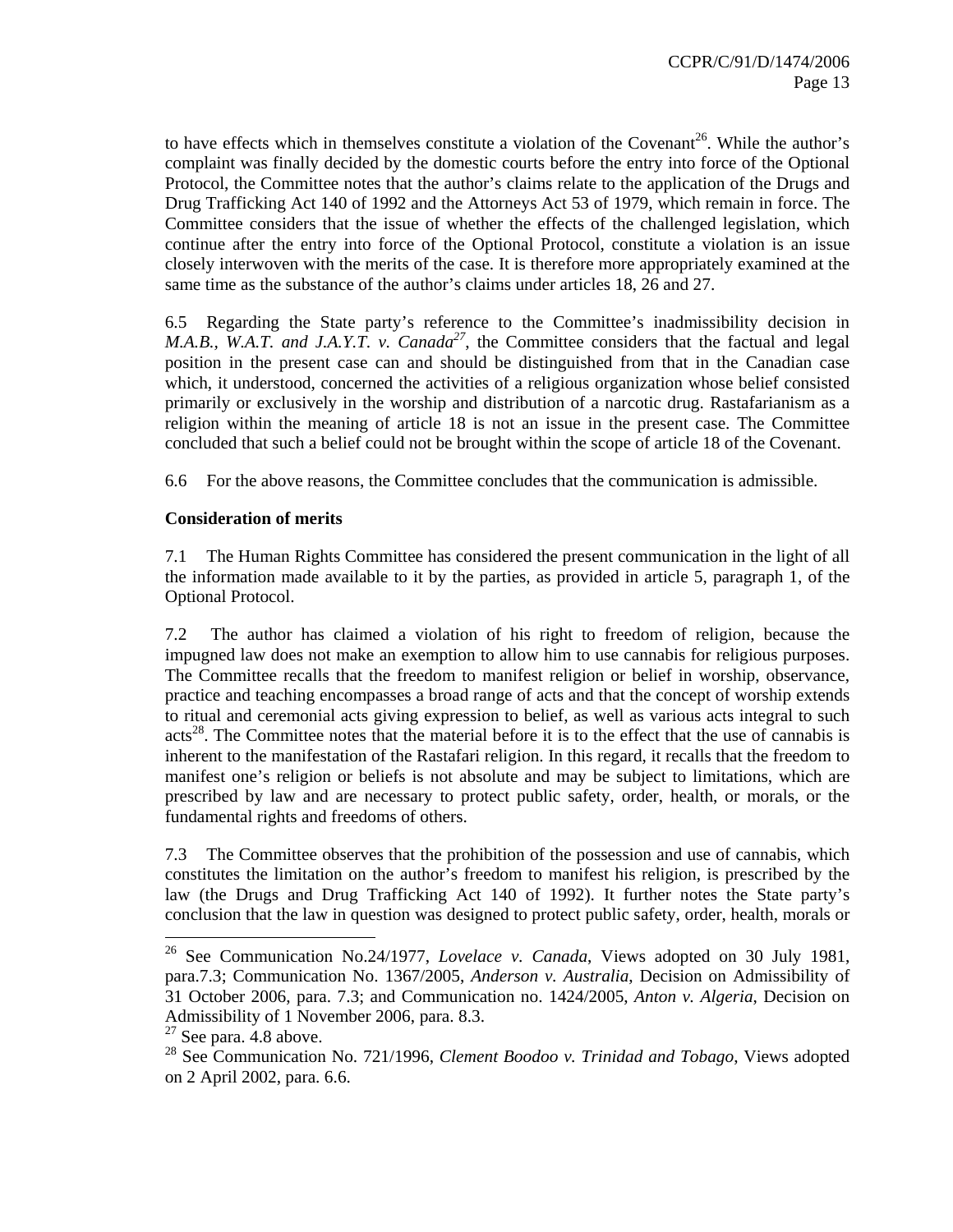l

the fundamental rights and freedoms of others, based on the harmful effects of cannabis, and that an exemption allowing a system of importation, transportation and distribution to Rastafarians may constitute a threat to the public at large, were any of the cannabis enter into general circulation. Under these circumstances the Committee cannot conclude that the prohibition of the possession and use of drugs, without any exemption for specific religious groups, is not proportionate and necessary to achieve this purpose. The Committee finds that the failure of the State party to grant Rastafarians an exemption to its general prohibition of possession and use of cannabis is, in the circumstances of the present case, justified under article 18, paragraph 3, and accordingly finds that the facts of the case do not disclose a violation of article 18, paragraph 1.

7.4 On the author's claim that the failure to provide an exemption for Rastafarians violates his rights under article 27, the Committee notes that it is undisputed that the author is a member of a religious minority and that the use of cannabis is an essential part of the practice of his religion. The State party's legislation therefore constitutes interference with the author's right, as a member of a religious minority, to practice his own religion, in community with the other members of his group. However, the Committee recalls that not every interference can be regarded as a denial of rights within the meaning of article  $27<sup>29</sup>$ . Certain limitations on the right to practice one's religion through the use of drugs are compatible with the exercise of the right under article 27 of the Covenant. The Committee cannot conclude that a general prohibition of possession and use of cannabis constitutes an unreasonable justification for the interference with the author's rights under this article and concludes that the facts do not disclose a violation of article 27.

7.5 The author argues that he is the victim of a *de facto* discrimination because unlike others, he has to choose between adherence to his religion and respect for the laws of the land. The Committee recalls that a violation of article 26 may result from the discriminatory effect of a rule or measure that is neutral at face value or without intent to discriminate. However, such indirect discrimination can only be said to be based on the grounds set out in article 26 of the Covenant if the detrimental effects of a rule or decision exclusively or disproportionably affect persons having a particular race, colour, sex, language, religion, political or other opinion, national or social origin, property, birth or other status. Furthermore, rules or decisions with such an impact do not amount to discrimination if they are based on objective and reasonable grounds<sup>30</sup>. In the circumstances of the present case, the Committee notes that the prohibition of the possession and use of cannabis affects all individuals equally, including members of other religious movements who may also believe in the beneficial nature of drugs. Accordingly, it considers that the prohibition is based on objective and reasonable grounds. It concludes that the failure of the State party to provide an exemption for Rastafarians does not constitute differential treatment contrary to article 26.

8. The Human Rights Committee, acting under article 5, paragraph 4, of the Optional Protocol to the International Covenant on Civil and Political Rights, is of the view that the facts before it do not reveal a breach of any articles of the Covenant.

<sup>29</sup> See Communication No.24/1977, *Lovelace v. Canada*, Views adopted on 30 July 1981, para. 15.

 $30$  See the Committee's General Comment No. 18 on non-discrimination and Communication No. 998/2001, *Rupert Althammer et al. v. Austria*, Views adopted on 8 August 2003, para. 10.2.